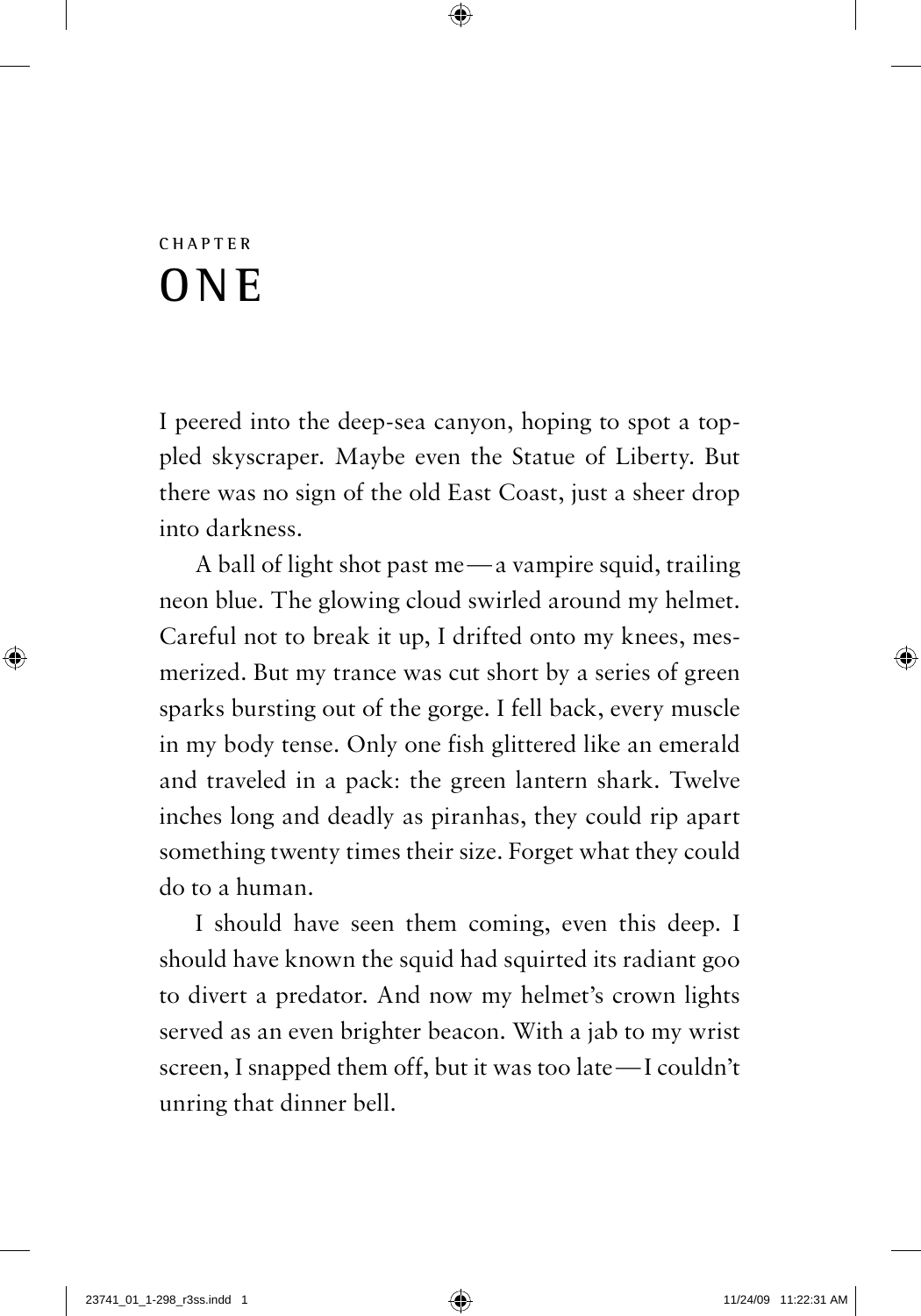I pried a flare gun from my belt and fired into the midst of the electric green frenzy. Two heartbeats later, light exploded over the canyon, shocking the sharks into stillness, eyes and teeth glittering. Quickly, I scooped the anchor of my mantaboard out of the muck and hauled myself onto it. Lying on my stomach with my legs dangling, I twisted the handgrips and took off, making serious wake. If my lungs hadn't been filled with Liquigen, I would've whooped aloud.

Not that I was in the clear. As soon as the flare died, the sharks would be on me like suckerfish on a whale. I thought about burying myself in the thick ooze of the seafloor. Bedding down with the boulder-sized clams had worked before. I chanced a look over my shoulder. Sure enough, the darkness twinkled with stars — vicious little stars, shooting my way.

Tilting the manta into a nosedive, I flicked on the head beams, only to have the light reflect off metal. A sub! I crashed into it and toppled, boots over helmet. The manta's handgrips tore from my fingers as I slammed onto my back. Sliding down the sloped hull, I grappled for a hold without luck until my feet hit the bumper and I stopped short. My guts took longer to settle.

Without a rider, the manta would shut off automatically; I'd have to find it later. Right now, I needed to take cover. But why was this little rig sitting on the seafloor without a light on to announce its presence? Was it a

*2*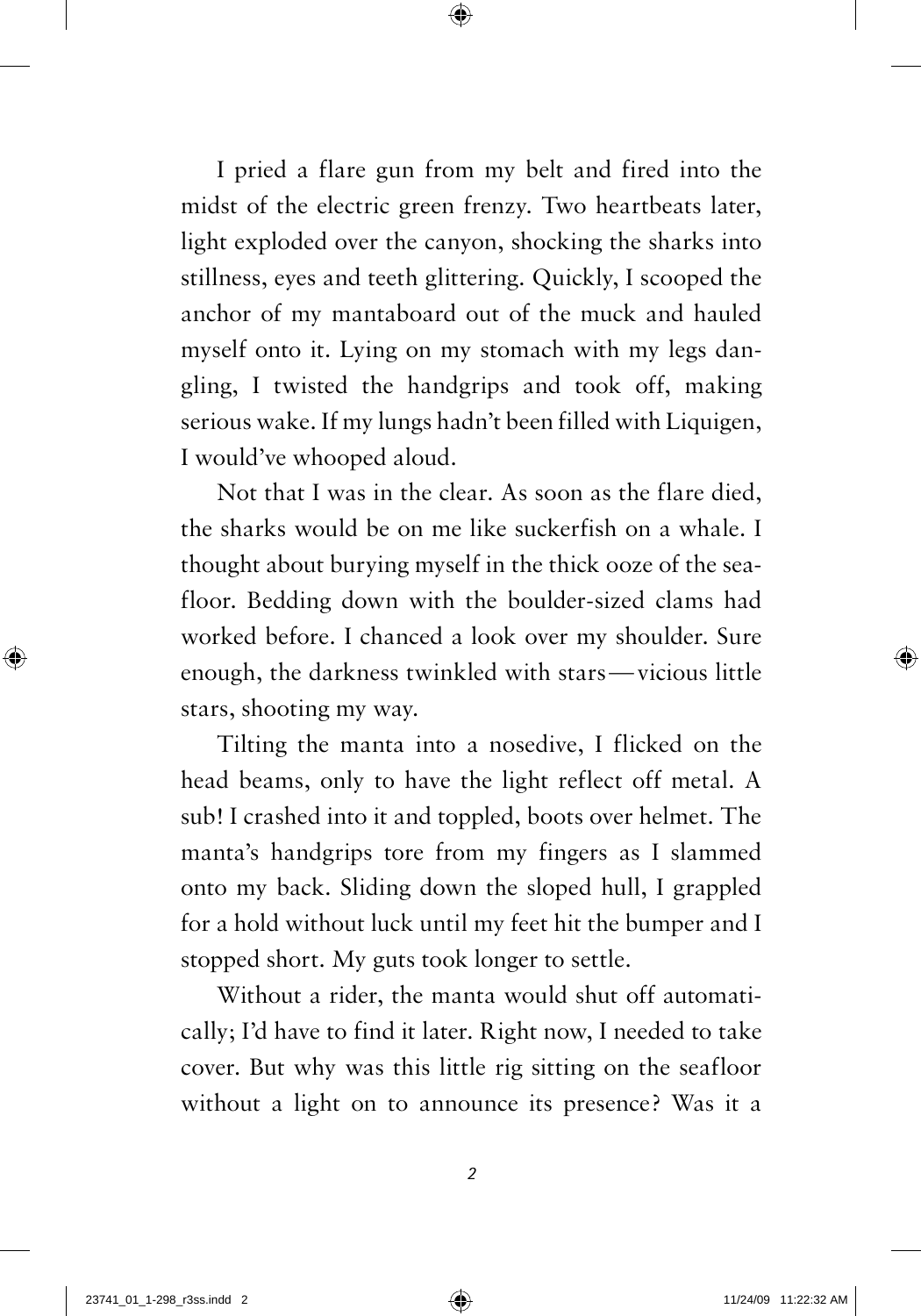wreck? If so, it hadn't sunk that long ago. The polished metal hull was barnacle free.

I scuttled along the bumper until I found the circular door to the air lock. The panel cover dangled from one hinge with pry marks scoring its edge. I hesitated, wondering about those marks, when suddenly the hull gleamed with emerald light.

I slammed the entry button. Like a dilating eye, the hatch opened and seawater filled the small chamber. Plunging into the air lock, I whirled to see sharks streaking toward me from all sides. I hit the interior button whole-handed. As the hatch clinched shut, the sharks plowed into it like mini torpedoes. From inside, they sounded like Death pounding at the door. I slumped against the chamber wall and grinned. Nothing put a buzz in my blood like escaping predators.

How many rules had I just broken? Visiting Coldsleep Canyon alone: forbidden. On nothing but a mantaboard: absolutely forbidden. Exploring a derelict sub: off the sonar screen. But now I had to take cover until the sharks left. It was the smart thing to do. The safe thing. Not that my parents would ever hear about the sub or the sharks. With a gang of outlaws roaming the territory, they had enough to worry about.

When the last drop of seawater disappeared through the grated floor, I tipped back my helmet and inhaled. The air was rank but did its job: The oxygen-infused

*3*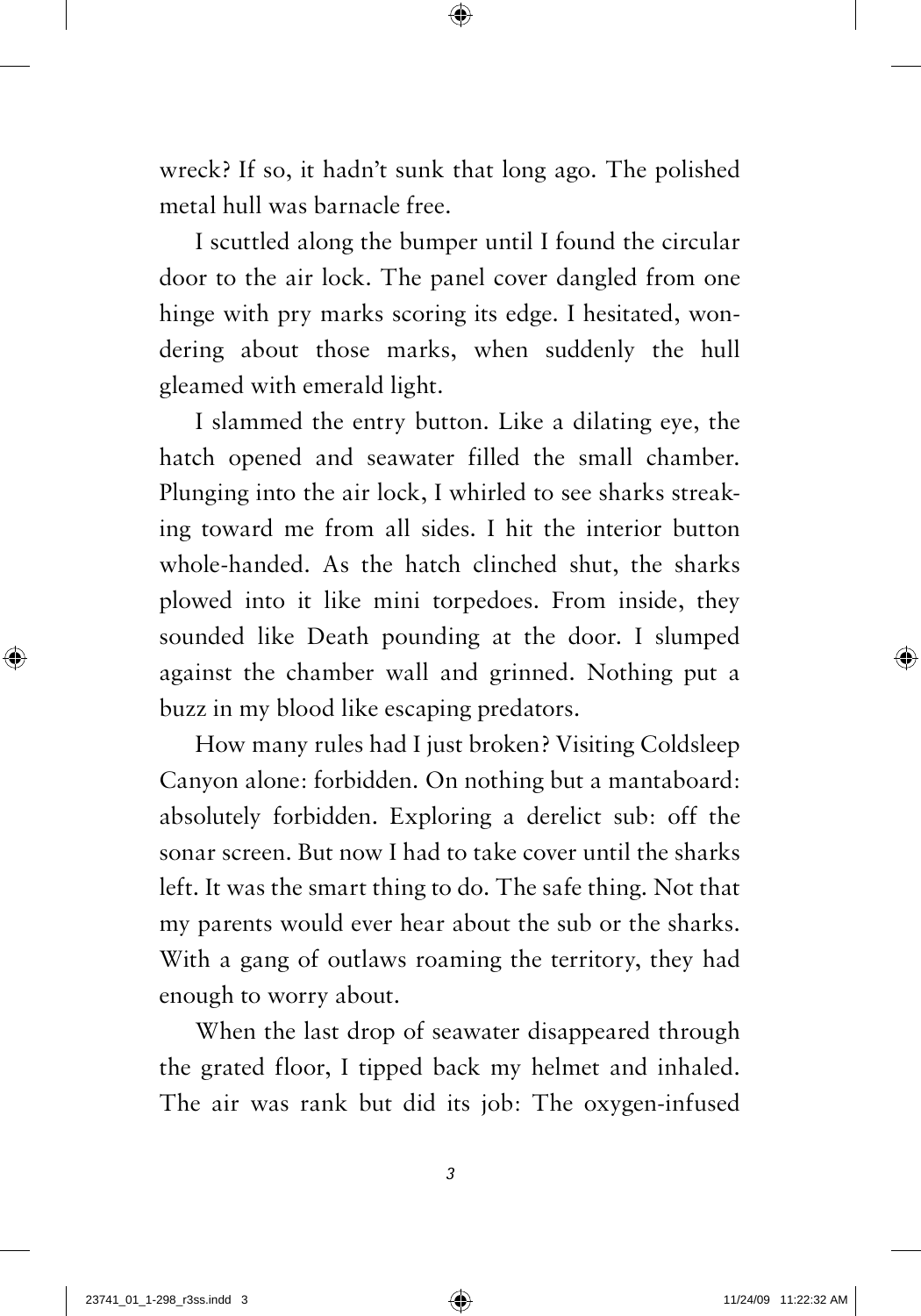liquid in my lungs evaporated. Switching on my flashlight, I opened the next hatch and stepped right into someone else's nightmare.

Blood dripped from every surface in the gear roomwalls, benches, lockers. . . . Wet and glistening, it puddled around the prospecting tools that littered the floor. I slowed my breath as if that would lessen the metallic tang that now filled my nose—a stink that conjured up the blood-slicked deck of a whaling ship. *Some fisherman butchered something big in here, that's all,* I told myself. A sunfish or a marlin. Nothing to panic about. Except . . . I edged farther into the room. No matter how hard it thrashed, a dying fish couldn't have emptied the weapons rack, let alone ripped it off the wall.

Circling the overturned rack, I panned my light across the open lockers — all ransacked — and tugged at my suit's neck ring. Usually my helmet didn't bother me when it hung off the back of my diveskin, but now its weight choked me. The sharks outside weren't doing my nerves any favors, either, knocking along the sub's hull, looking for a way in.

As soon as the sharks stopped tapping, I'd head up to the sunlight zone and hunt for dinner like I should have been doing all along. But the tapping didn't stop. If anything, it grew louder. Worse, I realized it wasn't the sharks tapping at all, but . . .

Footsteps.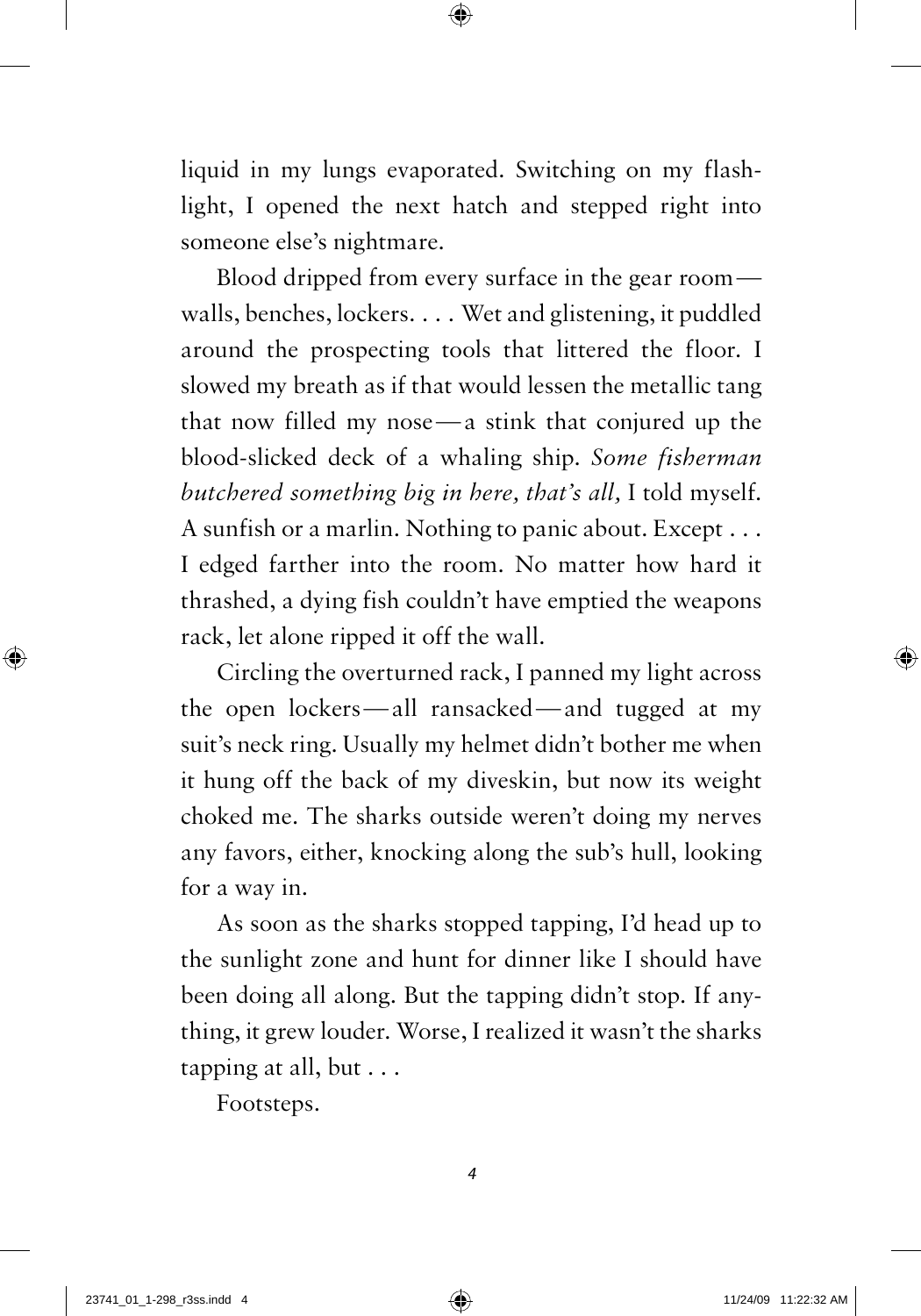I snapped off my flashlight and let the darkness envelop me. The sub might be eerie and blood splattered, but that was no ghost tromping down the hall. Silently, I peeled off my gloves and drew my speargun from the holster on my back.

Ghosts weren't real. But outlaws were.

For months, the Seablite Gang had terrorized the settlement, robbing every supply ship that floated our way. I had often wondered what would happen if I came across them.

Now it looked like I was getting my chance.

I hoisted the speargun over my shoulder, only to have the cold metal slip through my fingers. Grabbing at air, I snagged the strap just before the gun clattered to the floor. In the corridor, the footsteps broke into a trot.

I crouched behind a crate and took aim at the door. As the footsteps neared, I curled my finger around the trigger. I tried to steady my breathing but couldn't steady my arm. It was one thing to shoot a hungry tiger shark, but skewering a person — even a low-down outlaw — I didn't know if I had the stomach for it. Suddenly, a flashlight beam shot into the room and whipped across my face, blinding me. I lifted my speargun and a scream rang out — not mine — and the light went out. I scrambled to my feet and sprinted into the corridor, following the echoing footsteps into the sub's bridge.

That scream — it hadn't been an outlaw.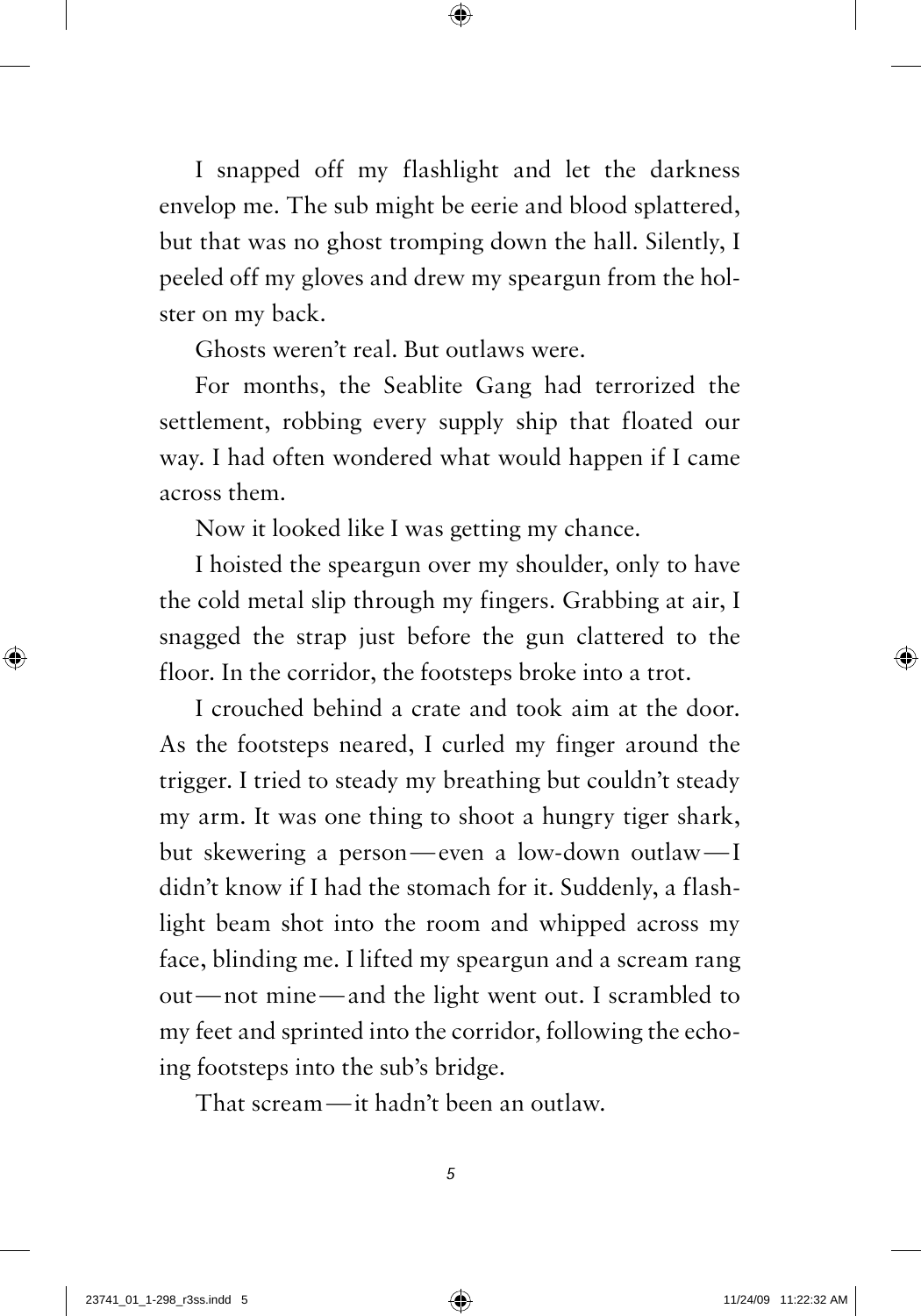It had been a girl.

"I won't hurt you!" I called out.

No reply.

"Look." I aimed the flashlight at my speargun while holstering it. "Don't be afraid."

Like the gear room, the bridge was a mess. No pools of blood, thankfully. But the equipment consoles had been stripped and wires sprouted from the ceiling. One bunch swayed like seaweed, telling me someone had just passed. As I parted the wires, a light snapped on and a high-pitched voice demanded, "Who are you?"

Surprised, I turned my flashlight toward the voice. But my reply evaporated as a girl strode toward me, her long, dark braid swishing.

"You scared me!" she said. In one fist she gripped a flashlight, and in the other, a green knife. Her hold on both was shaky, yet defiance blazed in her pale blue eyes.

"Sorry," I managed to say, despite my shock. She looked about my age, fifteen. But more astounding, she was from Above. No doubt about it. Between her pink cheeks and peeling nose, her face was a study in UV exposure.

She stumbled to a halt. "Are you a ghost?"

Inside, I went very still. Just once, I would've liked to meet a Topsider who didn't make me feel like a freak. I never said anything about their sunburns.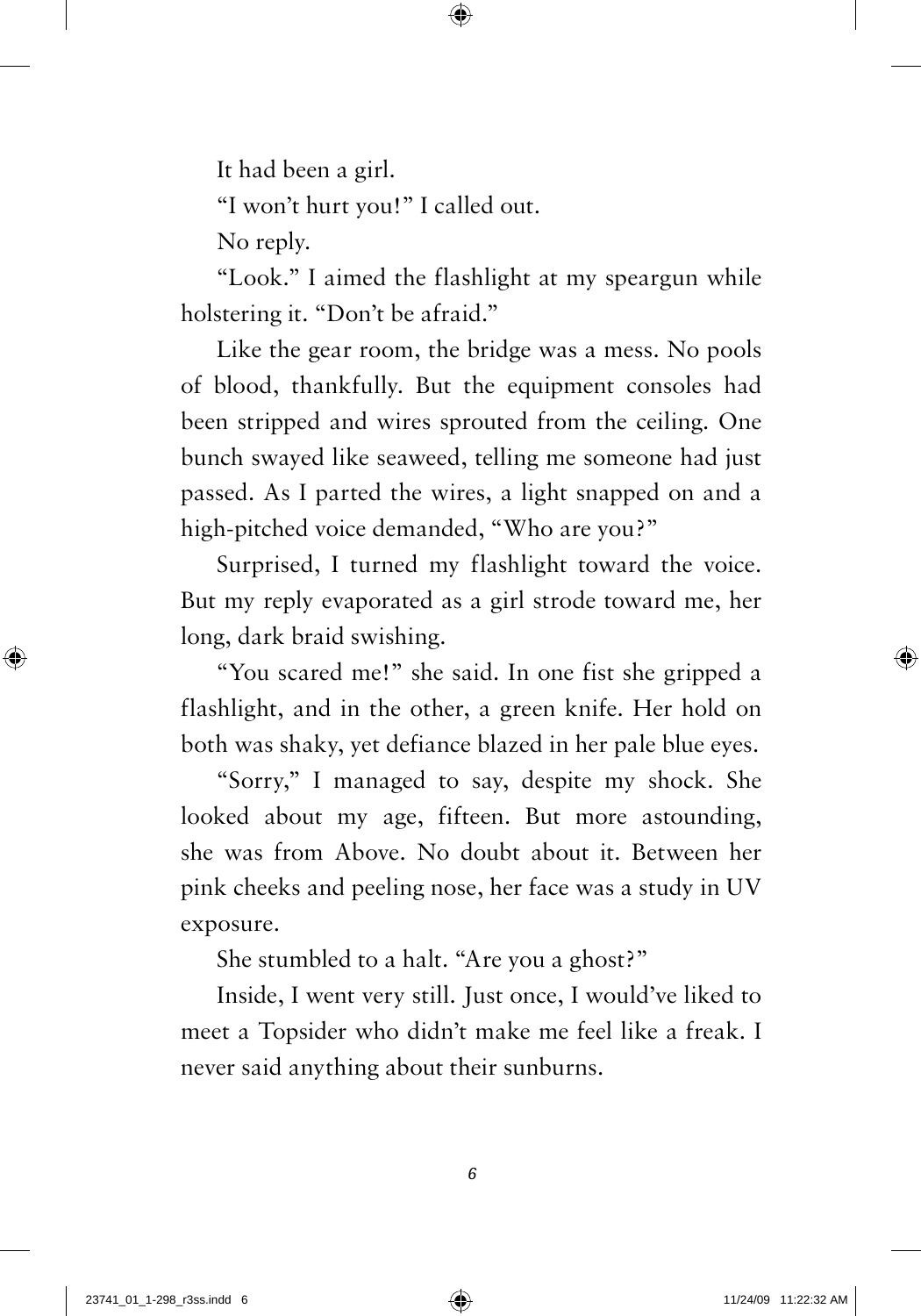She squared her shoulders as if bracing for the worst. "You are, aren't you?"

I almost nodded to see what she'd do. But instead I said, "I'm alive and human. Just like you."

"You're glowing," she accused.

For light's sake, so my skin shimmered. That didn't make me a ghost. I wasn't skeletal or hollow eyed. I'd built up lean muscle from working on the homestead, and my eyes were a perfectly normal shade of kelp green. "I'm not *glowing*," I told her. "It's called a shine." I tried not to sound defensive. "It comes from eating biolumines cent fish."

The girl inched closer. "People don't eat fish that glow in the dark."

"Down here we do."

"Really? That's so —" Bounding forward, she jabbed me in the ribs with her flashlight. I gasped in pain while she gasped even louder. "Hot tar! You are real."

A reply, even a sarcastic one, was beyond me. Not only had she knocked the breath from my lungs, I couldn't believe she'd thought her flashlight would go right through me. Heck, I was lucky she hadn't tested my humanness with her knife.

"I thought," she stammered, "I mean, in the dark  $you$ <sup>"</sup>

"I don't glow."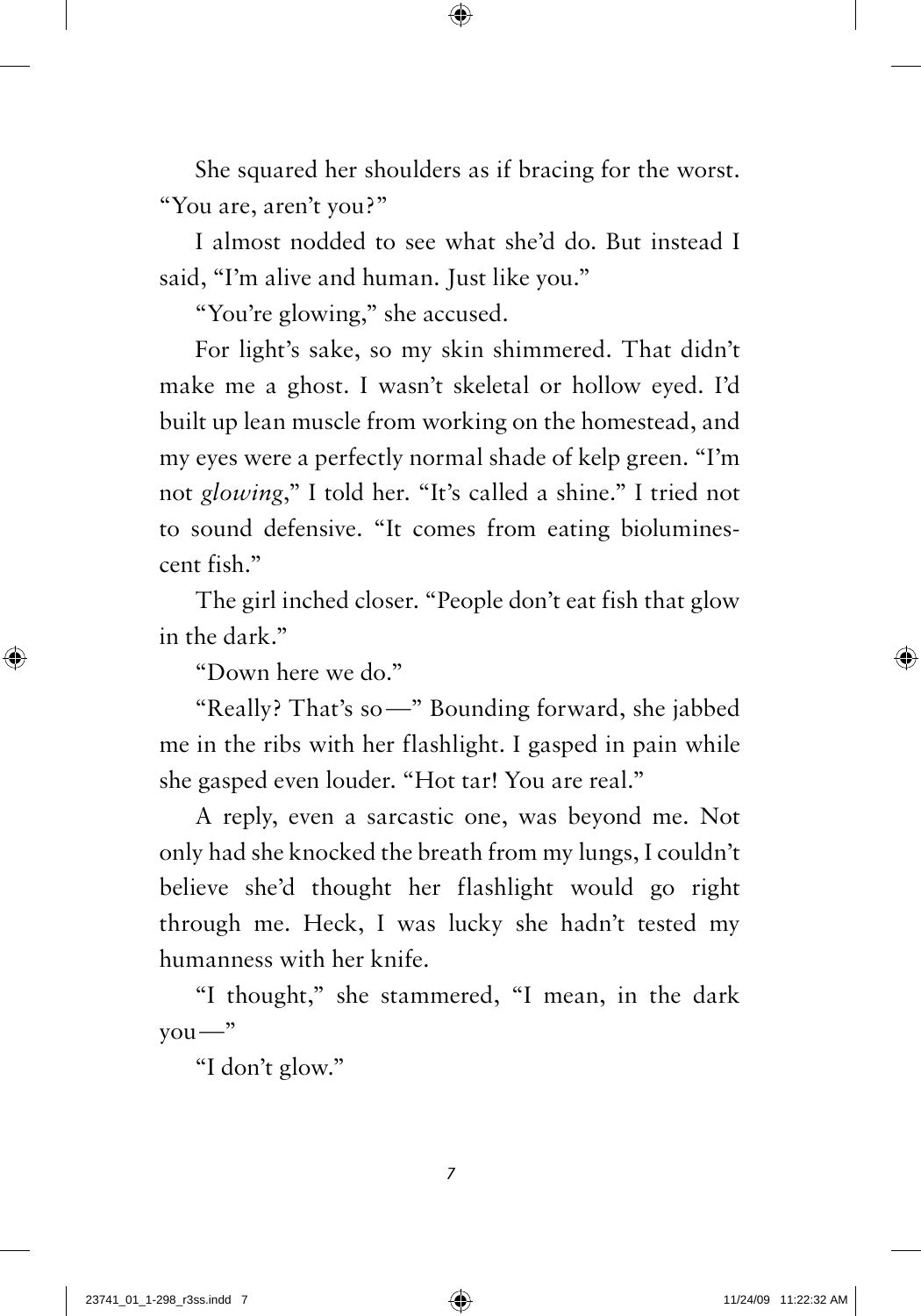"No," she agreed too quickly, holstering her green knife. "Of course you don't. I'm very sorry. Are you all right?" She moved in close again, pushing her long bangs out of her eyes.

"I'll live." Though by tomorrow I'd have a bruise the size of a mud-eating sea cucumber.

"Did you see all the blood when you came in?" she asked.

"Fish blood, probably." At least I hoped so. Like most Topsiders, she stood too close. I could feel her sucking up the oxygen around me and it was making me lightheaded. I edged back. "What are you doing here?"

"I came aboard hoping this was my brother's sub. Now I'm hoping it's not. . . ." She waved her flashlight across the ransacked consoles. "He's down here somewhere, panning for manganese nodules."

"Black pearls. That's what we call them — well, prospectors do. Like your brother. Wait, are you saying you're alone?"

"You're alone." She said it like she'd proven something.

"I live down here. I was the first person ever born subsea. You're a-" Did Topsiders mind being called Topsiders? I didn't know, but I sure hated it when they called the pioneers Dark Life.

"A what? I'm a what?"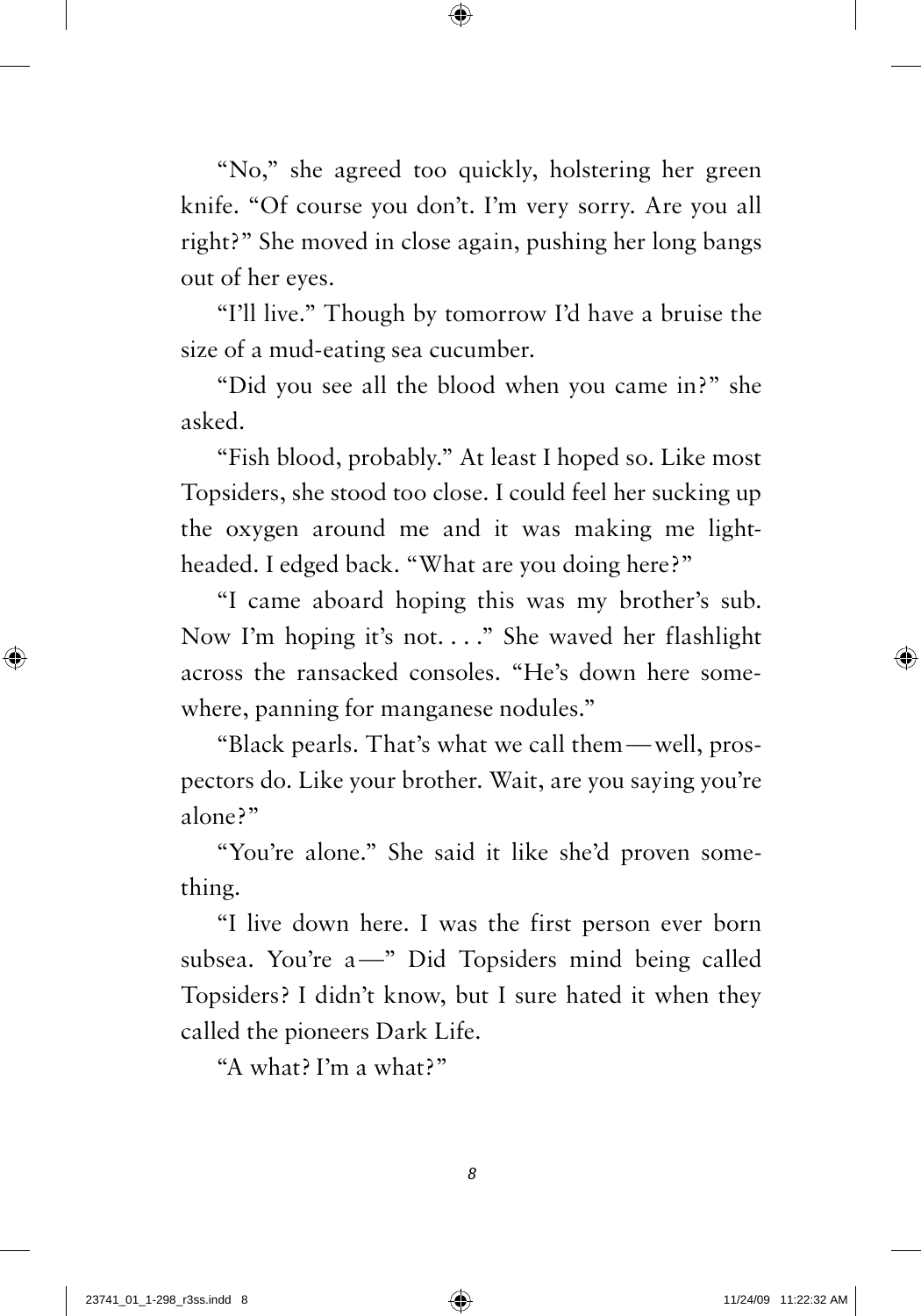"From Above," I amended.

*"Above."* She smiled as if the word amused her. "As in 'above the water'?"

"Yeah"

"How do you know?"

"How do I know . . . ?"

"That I'm from *Above*?"

Was she serious? Even if she hadn't commented on my shine, everything about her hollered "Topsider." Worse, she had all the telltale signs of an amateur diver. But aloud, I just said, "Freckles." At her puzzled look, I added, "Kids down here don't have them." Her whole face looked as if it had been sprinkled with wet sand. I aimed my flashlight higher. "Then there's your hair."

"My hair?" She didn't sound so amused anymore.

"It's streaky."

Her hair, which was brown like mine, had stripes of copper running through it. Why did the sun lighten people's hair but darken their skin? I didn't get that.

"Streaky . . . " She flipped her long braid over her shoulder, out of my sight.

I thrust out my hand. "I'm Ty."

She hesitated before taking it and, of course, didn't tug off her dive glove. Among settlers, it would've been an insult. But then, Topsiders rarely showed skin except from the neck up. Sometimes not even that.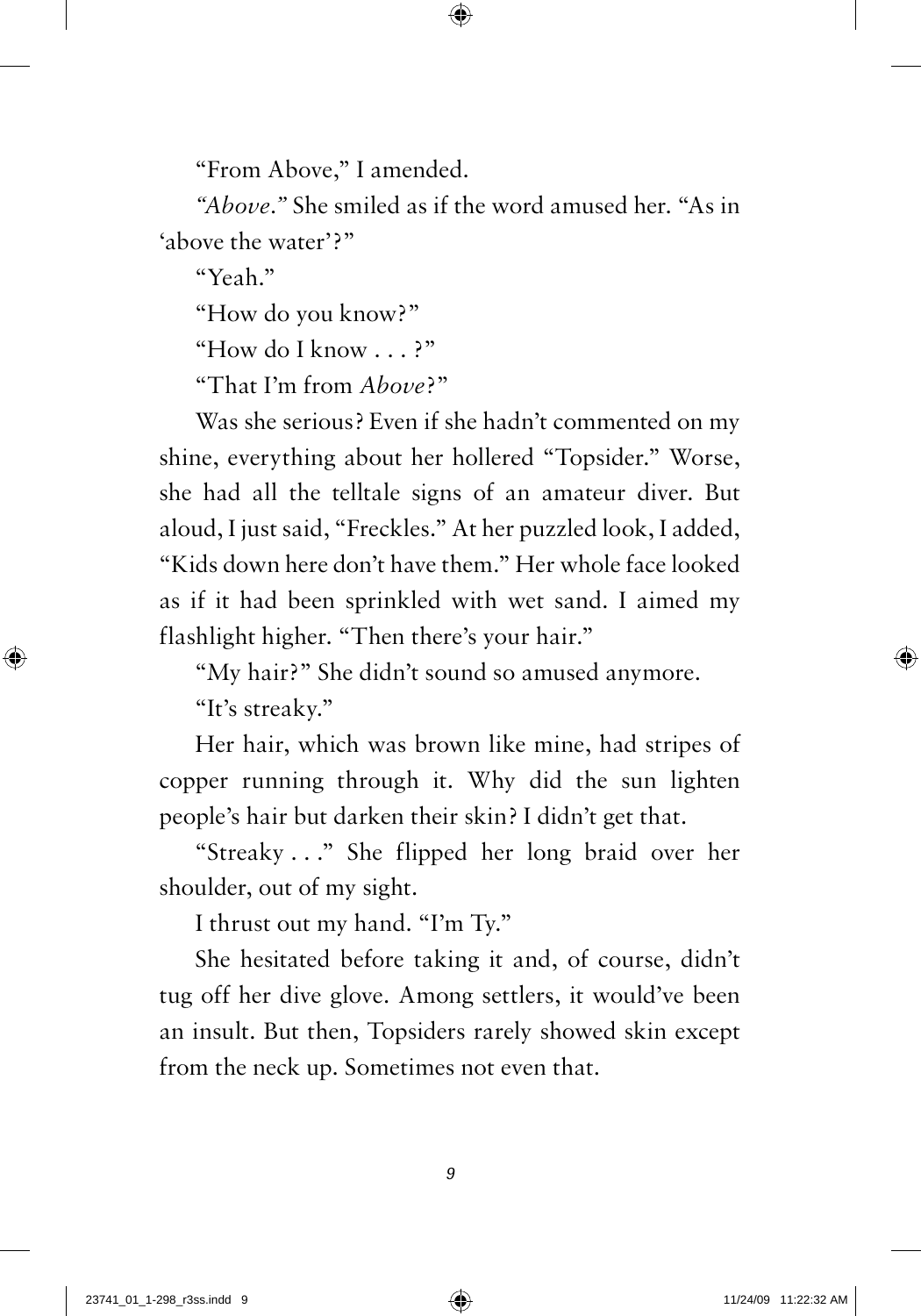"I'm Gemma."

"Gemma." I couldn't help smiling. "Like *gem o' the ocean*."

She looked startled. "What's that from?"

"It's what we say down here when we come across something pretty." I realized it sounded like I was saying that she was pretty, which I wasn't — even though she was. My mouth went dry. "You know, like a shell." I cleared my throat. "Or a sea slug."

"Sea slugs are pretty?" she asked skeptically.

"They can be."

"That's how my brother began his last letter." She ran her fingers over the pocket where she'd stowed her knife. " 'To Gem o' the ocean.' "

"Well, if he lives down here, he'd know the expression."

"Look — I lost my minisub," she said abruptly and tipped up her chin, daring me to laugh at her.

I wasn't even tempted. "Where'd you get a minisub?"

"At the Trade Station. I rented it from an old card player." She plucked at her baggy diveskin. "Now I'll have to pay him for it."

The guy had to be a professional gambler. The Trade Station was crawling with them. "Did you rent that diveskin from him, too? Because it doesn't fit right." Just looking at the way the metallic fabric hung limply around her slim waist was enough to make me break a sweat.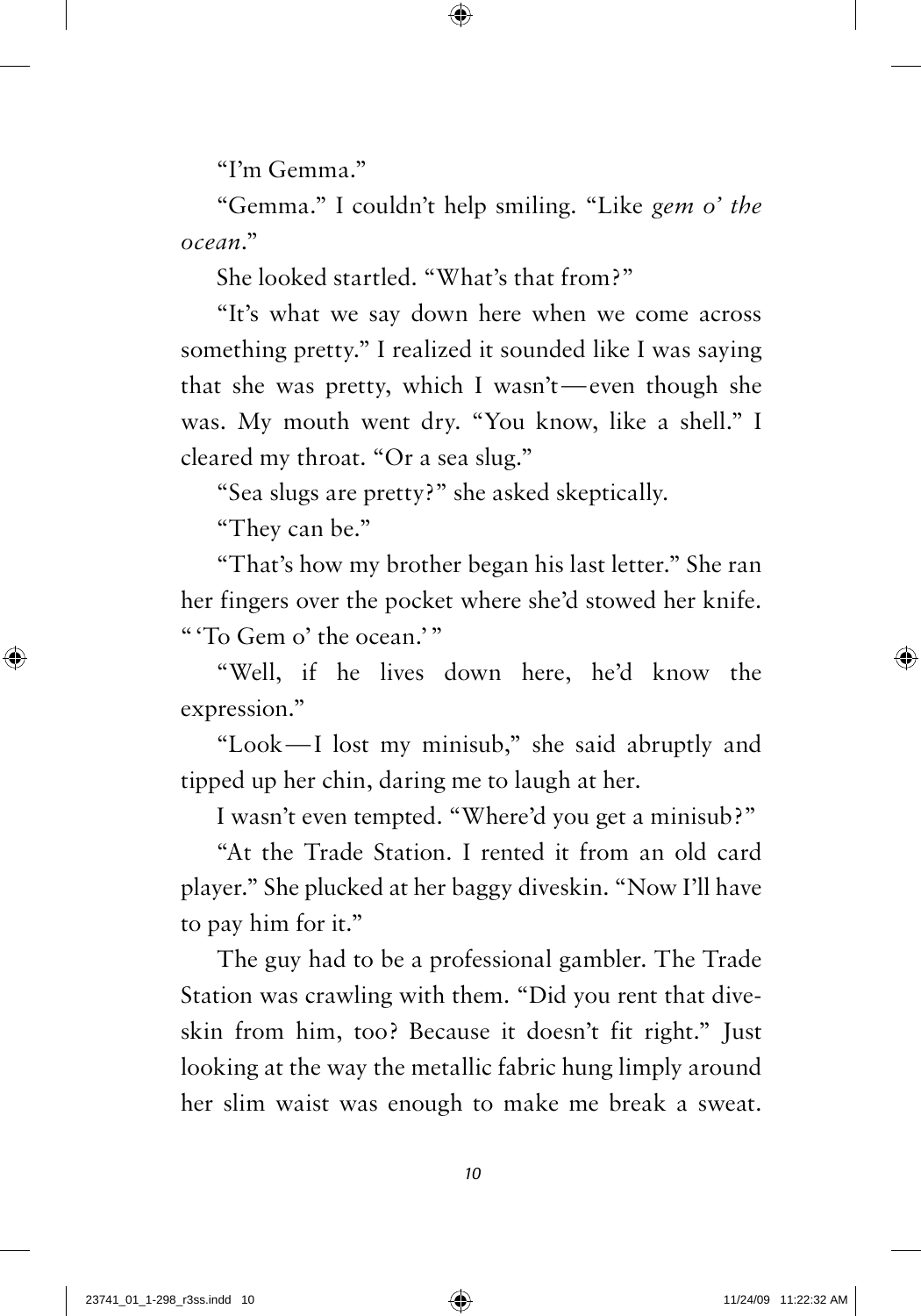The sensors were woven between the layers of material. If the diveskin wasn't hugging her body, its computer wasn't getting an accurate read on her vitals.

With an impatient flick of her hand, she dismissed my worry. "I left my sub by the air lock. But now, it's — what?"

"You really came down here alone?" I just couldn't wrap my brain around that. Even scientists who were experts on the deep sea brought crews and lots of equipment.

"Let me guess, you think girls should wear long dresses and 'practice obedience' in order to stop the Rising."

"No," I replied carefully, though I guessed from her tone that she didn't hold with the New Puritan belief that global warming was God's way of punishing us for our sins. "It's just that it's really dangerous subsea."

 "I could get eaten by a giant squid — I know." She rolled her eyes. "I was in the water for two seconds."

"If a squid wants to eat you, it doesn't have to wait for you to get wet." That got her attention. "A giant squid can come eighty feet long and weigh a ton. It'll drag your vehicle so deep, the water pressure will crack it into pieces. Then that squid will pluck you out like it's shucking a clam."

Under her freckles, she paled. "You're trying to scare me."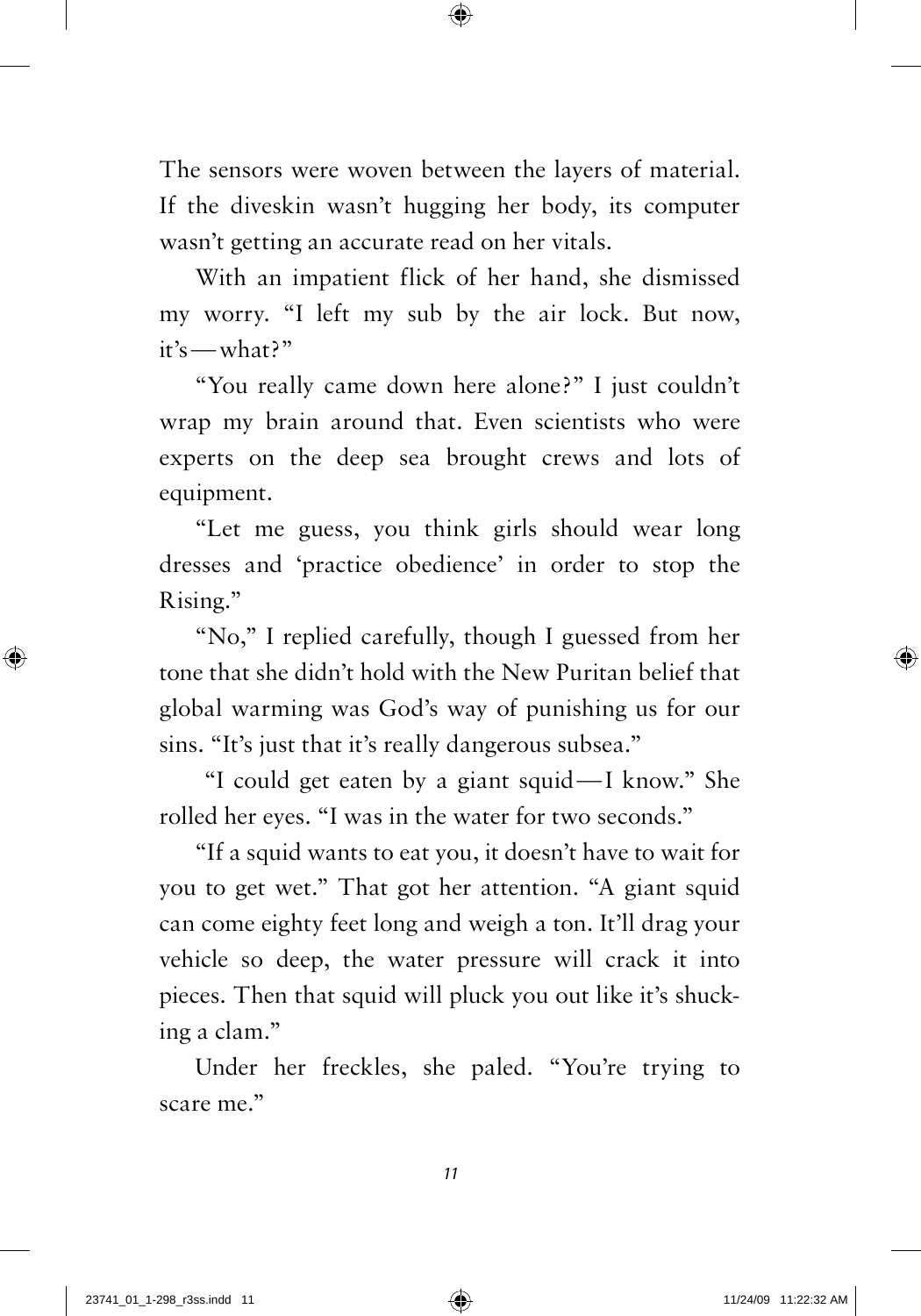"Yeah," I admitted. "But that doesn't mean I'm lying." She shouldn't be deep diving without knowing the risks. Though I had to give her credit for sheer guts.

"Why would anyone want to live down here?" she asked with a shudder.

"Does your family own any land?"

"Of course not. There isn't enough to go around."

"My family owns two hundred acres."

She wrinkled her nose. "At the bottom of the sea."

"Yeah. But it's ours." If she saw my family's homestead — saw how green and beautiful it was — maybe then she'd understand. "When I'm eighteen, I'm going to stake my own claim. A hundred acres between two buttes."

"You sound like an ad for the Subsea Homestead Act." Smiling, she quoted the commercial: " *'Stake your claim, work the land for five years, and it's yours!'* Wait — what's that sound?"

A shrill clicking vibrated through the hull. Our eyes darted to the ceiling and then to the inky water outside the viewing dome. Growing louder and faster, the clicking turned into a piercing trill, then something crashed into the curved window. With a shriek, Gemma threw her arms over her head but the flexiglass didn't shatter. Instead a dark object bumped down the window, trailing a thick chain.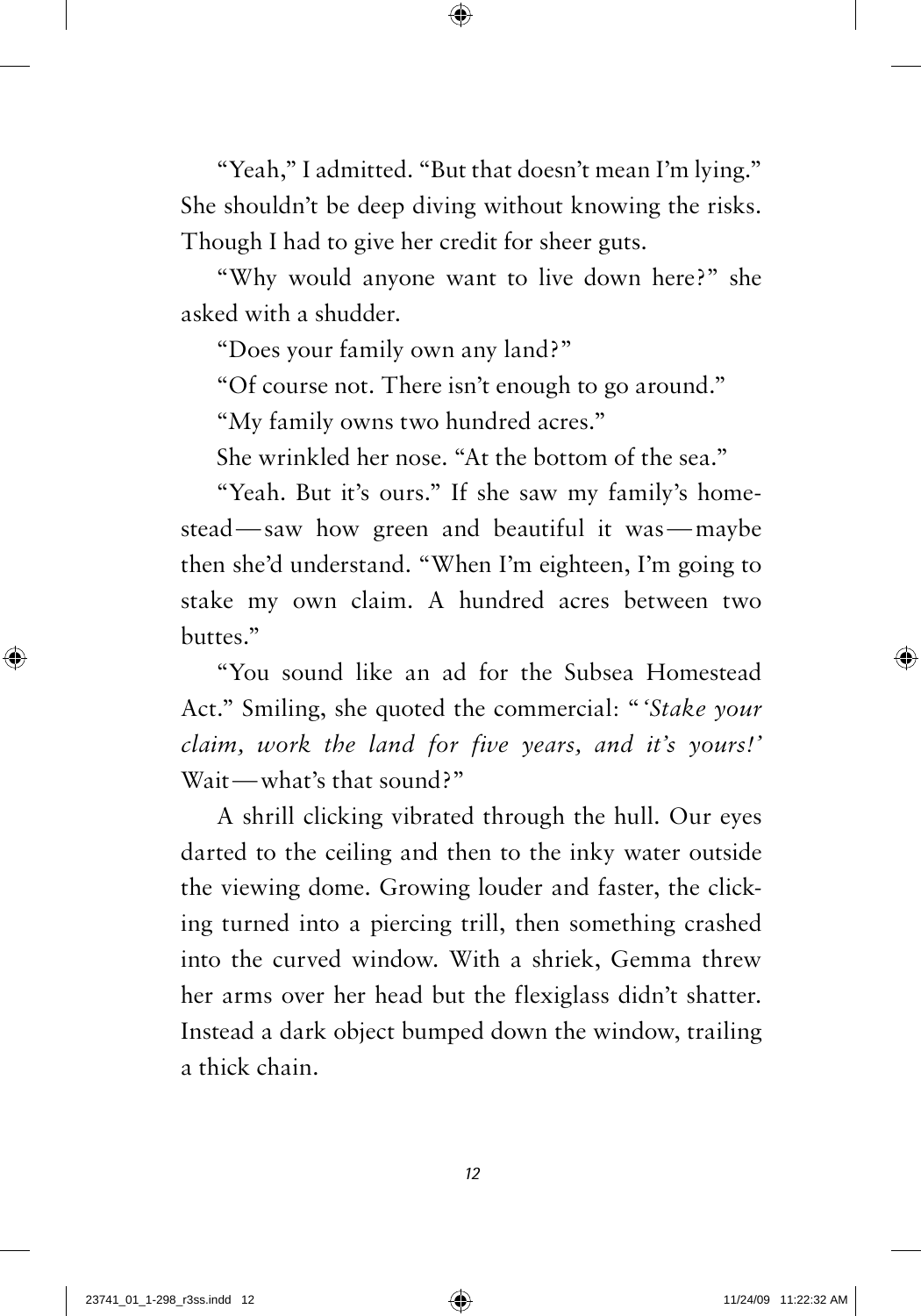"Tow hook." I shut off my flashlight and pushed past her to peer up through the dome. "Kill your light." High above us, a sub hovered with its exterior lights glowing softly, outlining its shape — a shape I'd heard described many times, always in fearful tones. The heavy hook hit the rig's bumper with a thud that reverberated through the soles of my boots and up my spine. I backed away. "Let's get out of here."

A path of light shot down through the darkness. "Come on," I urged, but Gemma's gaze stayed on the chain outside, now taut and writhing in the spotlight's beam. "That's the *Specter* up there," I tried to explain. "It belongs to —" A pair of boots thunked onto the viewing dome and kicked off again. Then the rest of the man shimmied into view. When he let go of the chain and dropped onto the bumper, a second man slid down after him.

Now Gemma skittered back into the shadows. "Who are they?"

I crouched as thin beams of light crisscrossed the bridge, coming from the men's helmets. "Outlaws," I whispered, tugging her down.

"Really?"

She looked outside with new interest as the outlaws attached the tow hook to the rig. With every move they made, their crown lights bounced wildly inside the bridge.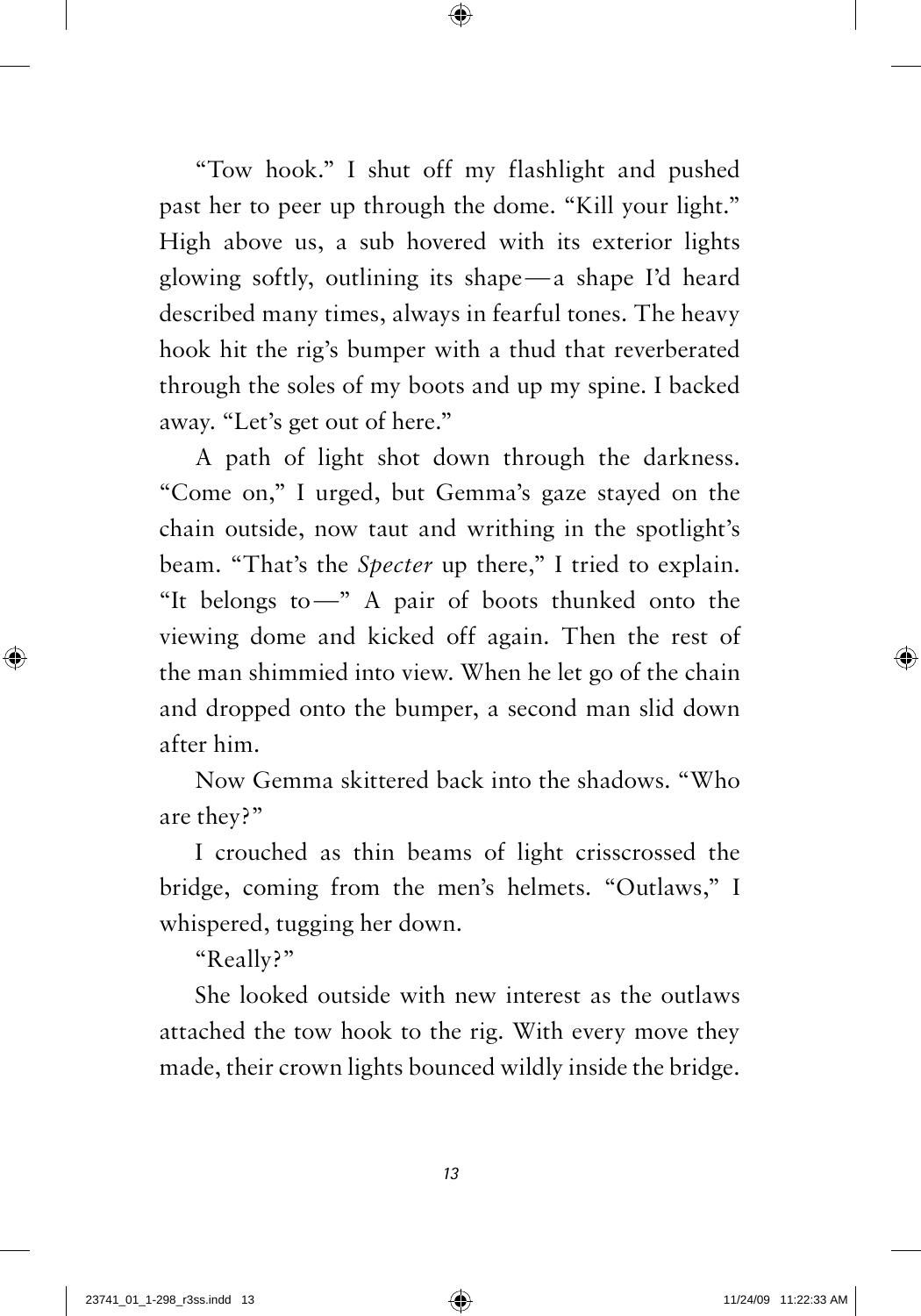I touched my thigh where I had seven inches of serrated steel holstered. Still, as skilled as I was with a knife and speargun, I knew I couldn't fend off a sub full of grown men. We had to get out of this rig unnoticed. I nudged Gemma and pointed at the corridor. After a last look at the outlaws, she followed me into the dark hall. At the gear room, I flicked on my flashlight and stepped through the hatchway.

She didn't budge from the threshold. "Does this mean it's not fish blood?"

"I don't know," I admitted. Until now, there had been no proof that the Seablite Gang had ever killed anyone, only a heap of ugly stories and a bullet in a skipper's leg—enough to convince me that I didn't want to tangle with an outlaw. Around us, the hull moaned and creaked. "Hurry." I circled the room to avoid the blood. "Once they haul this wreck out of the mud, it'll fly."

"I'm not going outside." She hovered in the corridor. "I'll hide somewhere in here."

Maybe I shouldn't have told her about the giant squids. "Listen," I said, "if the Seablite Gang killed someone in here" — with a shudder, the sub lurched forward, and I grabbed on to the air lock's hatch frame to keep from falling over — "you can bet they're dumping this rig right into Coldsleep Canyon. You want to go down with it?"

Blanching, she dashed into the air lock. "Tell me again why people live down here," she said.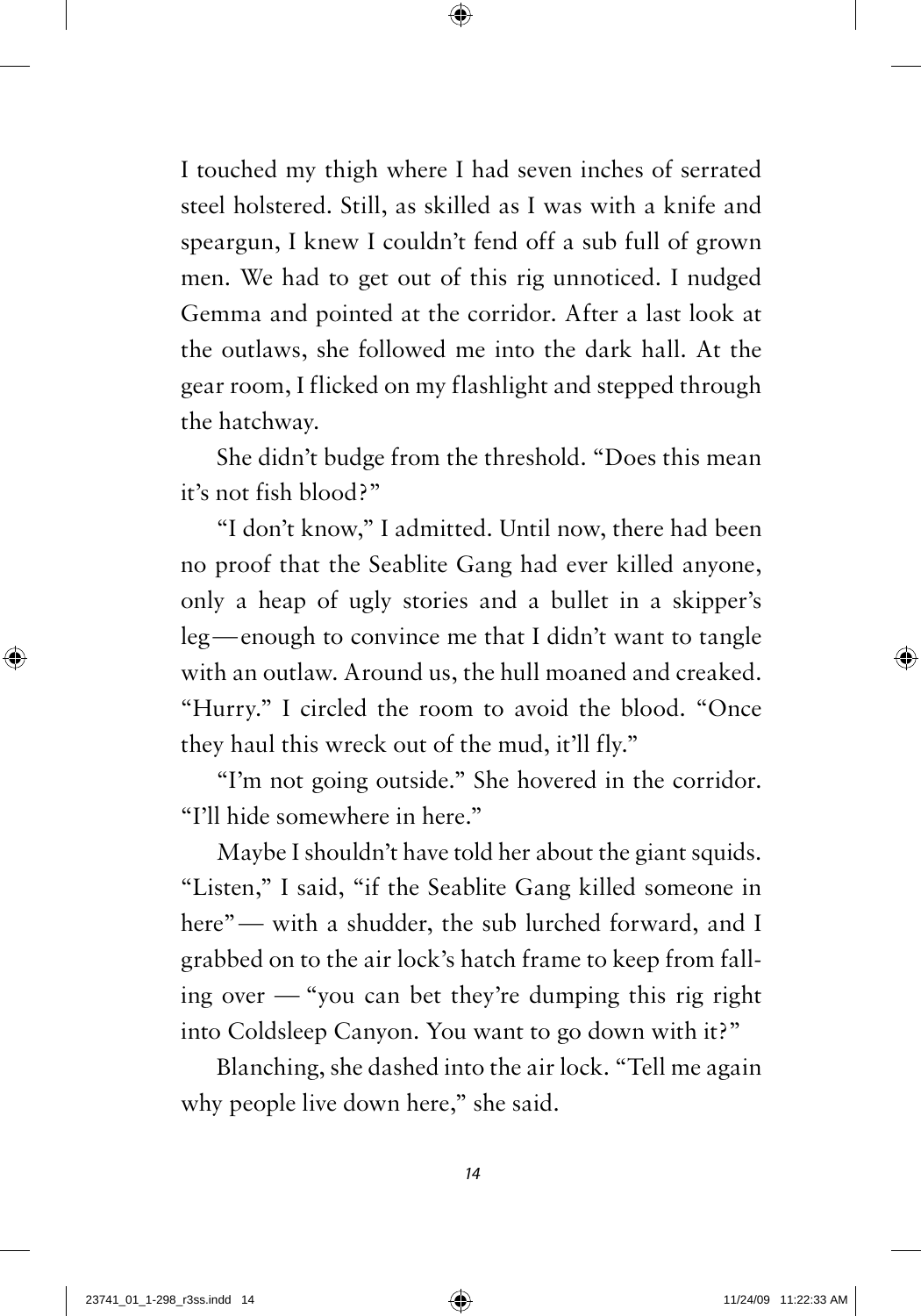I hit the button that closed the hatch behind her. "When you suck it in, do it all the way."

She flushed anemone pink. "Excuse me?"

"The Liquigen." Flipping her helmet over her head, I snapped its seal shut. "Some beginners leave pockets of air in their lungs. Then, when they get into the black, their chests are smashed flat by the water pressure." I clapped my hands together for effect.

The icy glare she shot me could have restored the glaciers. But my words must have sunk in, because she bit down on the Liquigen tube in the base of her helmet and made an effort to fill her lungs. As she gagged and snorted, she fell against the chamber wall, setting off a blinking red light above the exterior hatch. I secured my own helmet, only to realize with a jolt that Gemma couldn't have set off the light. That light only pulsed when someone *outside* pushed the entry button.

I snapped off my flashlight—and not a second too soon. The hatch dialed open and a stream of water shot into the air lock, glistening like a blood spurt in the pulsing red light. The stream widened into a waterfall and churning water climbed over our bodies. I unspooled a short length of rip cord from my belt, clipped the end to Gemma's belt, and steered her to the wall near the open hatch.

As soon as the ocean filled the chamber, a beam of light cut through the bubbles. A helmet light. I waited,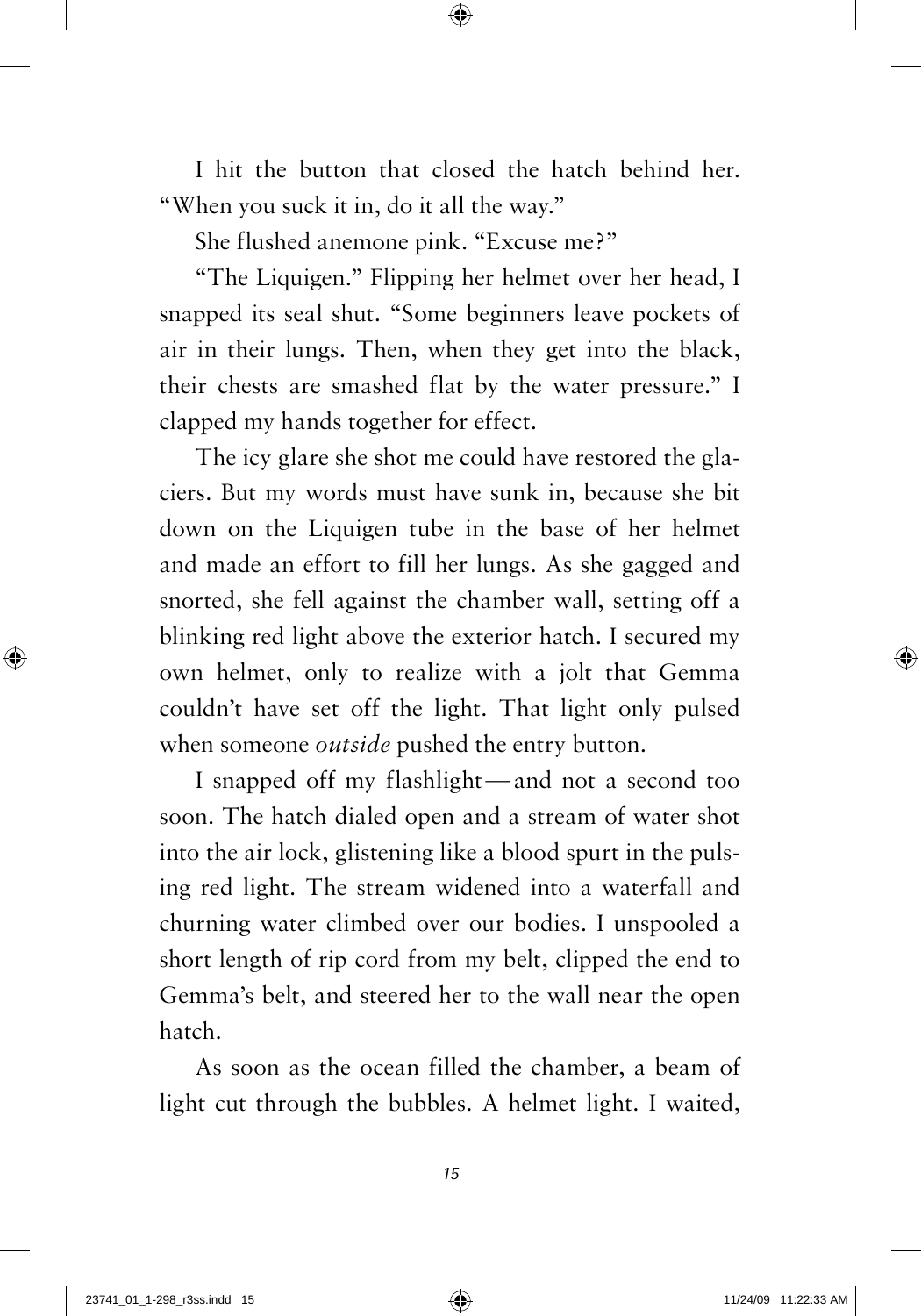nerves firing, as a dark figure stepped through the hatch. The instant he crossed the chamber, I darted outside, dragging Gemma with me. Given our speed, he must have felt the water ripple behind him. He wheeled around, looking younger than I'd expected. Or maybe he just seemed it with his mouth hanging open and black eyes wide at seeing the two of us. In a burst of movement, he slashed forward, baring teeth that had been filed into points and bleached till they were as transparent as a dragonfish's fangs.

Thrusting Gemma behind me, I slammed the entry button. As the hatch cinched shut, the outlaw threw out a hand, grabbing for my neck. The metal plates closed around his forearm. His fingers raked my chest, not trying to snag me anymore but convulsing under the pressure. Stumbling back, I banged into Gemma and knocked her off the bumper into the gloom. The rip cord between us snapped taut and then yanked me into the darkness after her.

For an instant, I sprawled in the ooze, my legs entwined with hers, then I barrel rolled away from the rig, taking Gemma with me. A second later the sub lifted off the seafloor, kicking up silt as it went, sailing into the darkness.

I got to my feet, only to tumble back into the mud when Gemma grabbed on to my dive belt. Did she think I was going to leave her? The rip cord still linked us. As we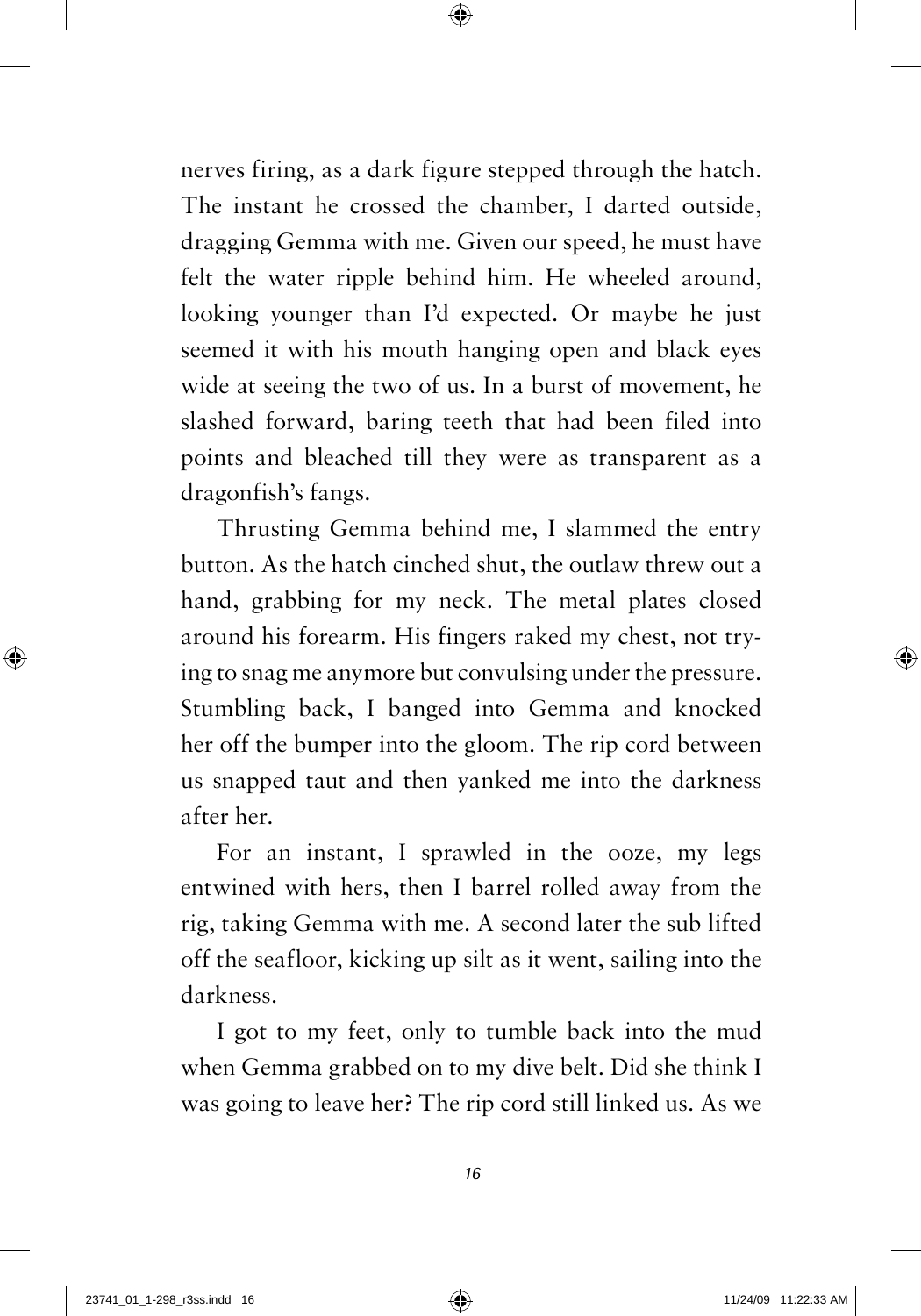got up together, she gripped my hand like a moray eel chomping prey. I supposed the freezing darkness and intense pressure could be nerve-wracking if you weren't used to it, which was why the other settlers almost never left the continental shelf. They didn't share my fascination with Coldsleep Canyon, even though it was longer and deeper than the Grand Canyon and a hundred times creepier. Coldsleep had been named the Hudson Canyon until a chunk of the East Coast slid into its gaping maw. Now everyone associated the chasm with death and destruction. I just associated it with predators.

I checked around us for the green lantern sharks. Seeing none, I turned my crown lights on dim and located my mantaboard. Gemma matched me step for step with her lights blazing and knife out. The glare would attract every beast in the area and her knife wouldn't stop half of them, but if waving it around made her feel better, great.

Luckily, her needle-nosed vehicle was whirling in a brine pool only two hundred yards away. A wealthy Topsider's toy. A real beauty. I held the anchor chain taut so she could shimmy up to the gel-filled ring that was the entry port. I followed, pausing to hitch my manta to the jet's tail, where it hovered, resembling a real manta ray, minus the tail. I wiggled inside and spilled onto the pilot bench alongside her. It was like settling into a small, perfect rocket.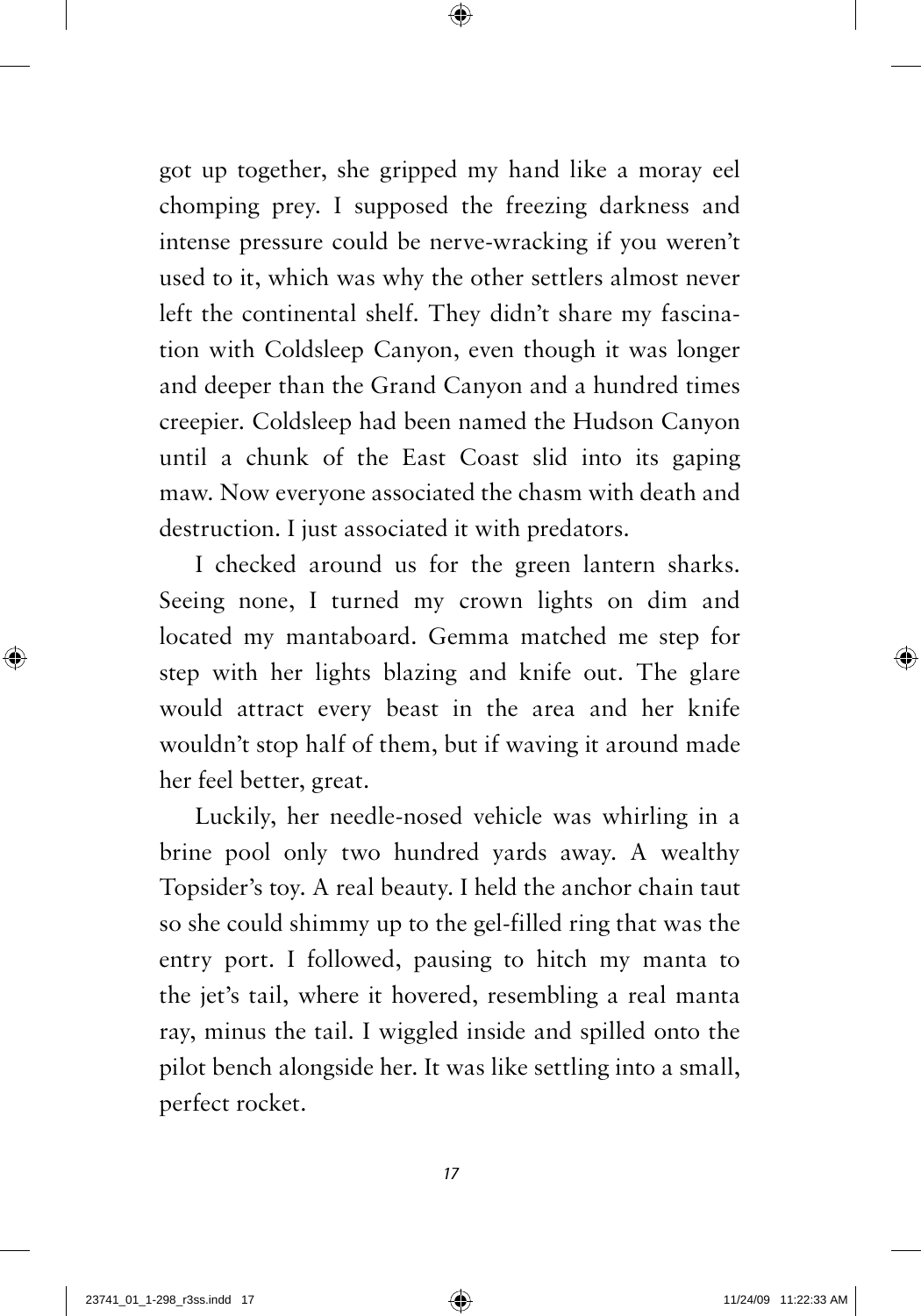After unsealing my helmet, I drew in a breath to make the Liquigen in my lungs evaporate. Because we'd filled our lungs with liquid and not some volatile mix of gasses, our chances of getting the bends were slim. Still, I was glad to see that Gemma had turned on the vehi cle's depressurization system. Beside me, she coughed up Liquigen. "Don't hack it out," I instructed, stowing our helmets behind the seat. "That's harder on your lungs."

She swallowed, eyes watering.

"You know this isn't really a minisub, right?" My fingers whispered over the control panel. "It's a jet-fin. Not made for deep diving." As I touched the icon that turned the toggle switches on the panel into holograms, I realized she was staring at me. "Sorry. You want to drive? It's your rental."

"No." Her voice was shaky. "I'm sure you've been piloting subs since you were five."

"Four," I said with a smile she didn't return. "Want me to take you back to the Trade Station?" She nodded, her eyes shining with a mix of alarm and fascination the way my little sister gazed at mammals with fur. "I have to go anyway to report that rig." To avoid her stare, I searched for the switch that would draw up the anchor. Nothing good ever followed that kind of look.

"How did you find my sub in the dark?" she asked.

"Your jet-fin. Minisubs aren't tricked out for speed."

"You didn't answer the question."